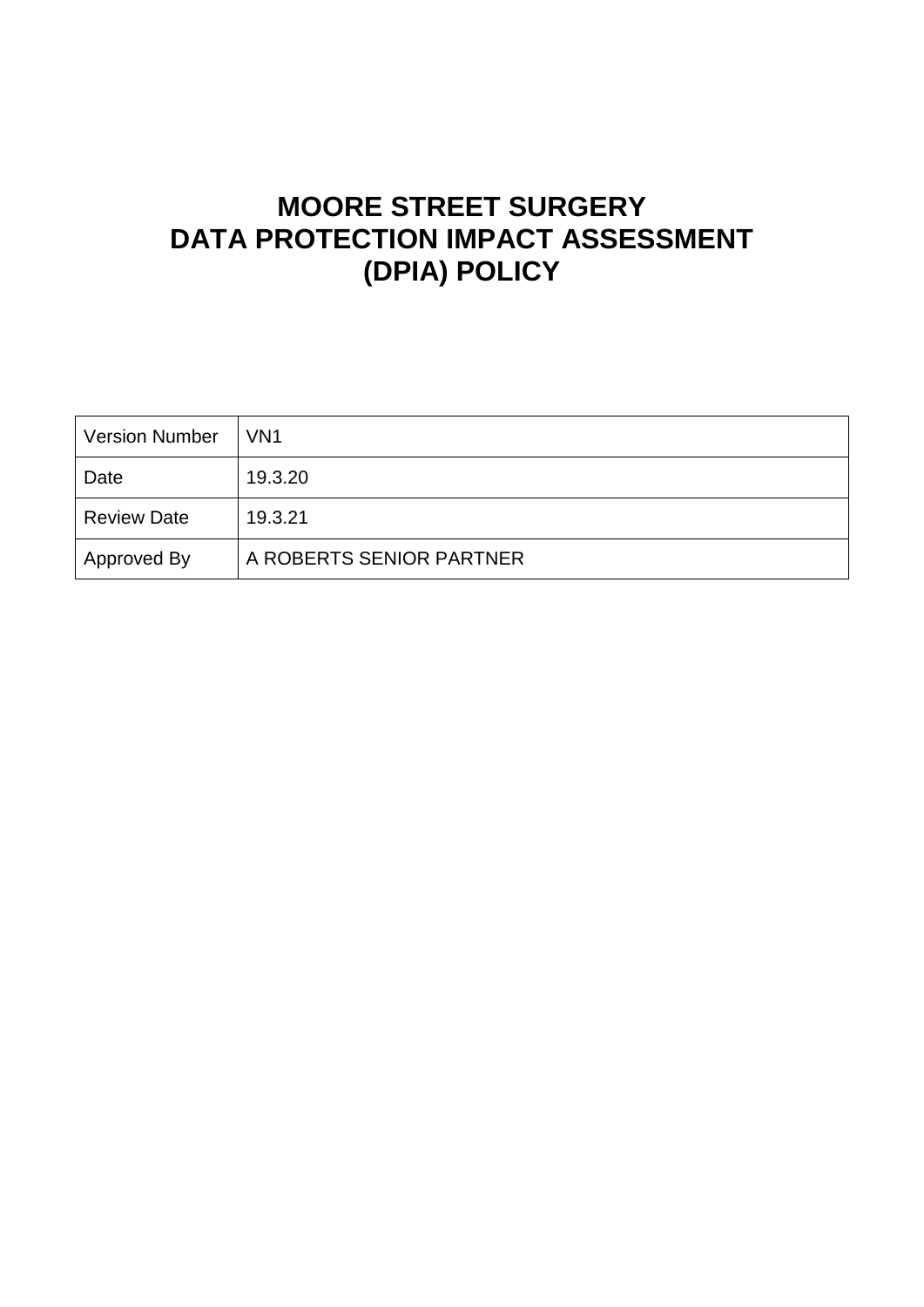## **Introduction**

This policy reinforces the principles of Information Governance and Data Protection. The document outlines the Practice's approach and methodology for Data Protection Impact Assessments for new and existing systems and processes.

It is important that all new processes, policies, projects, services, information systems, and other relevant information assets are developed and implemented in a secure and structured manner, and complies with IG security accreditation, information quality and confidentiality and data protection requirements.

The policy details the process to be followed to ensure a formal assessment is completed to determine whether any proposed changes to the Practice's processes, policies, projects and/or information assets impacts on the integrity and accessibility of personal information.

Some of the considerations that should be taken into account are whether a new process, project or information asset will:

- Affect the quality of personal information already collected;
- Allow personal information to be checked for relevancy, accuracy and validity;
- Incorporate a procedure to ensure that personal information is disposed of through archiving or destruction when it is no longer required or in accordance with The Records Management: NHS Code of Practice;
- Have an adequate level of technical and organisational security measures to ensure that personal information is protected from unlawful or unauthorised access and from accidental loss, destruction or damage;
- Enable data retrieval to support business continuity in the event of an emergency;
- Enable the timely location and retrieval of personal information to meet a subject access request; and
- Alter the way in which the Practice captures information within / monitors information from a key system.

The rationale for conducting a DPIA is to:

- Identify and manage risk;
- Avoid unnecessary costs and inadequate solutions;
- Avoid loss of trust and reputation;
- Inform the Practice's communications strategy; and
- Meet legal requirements in terms of information security, data protection and confidentiality.

The policy applies to information held in both manual and electronic form.

This policy applies to all staff who work for the Practice including contractors, who are responsible for project managing a new project, implementation of a new process or plan to modify a current system (information asset).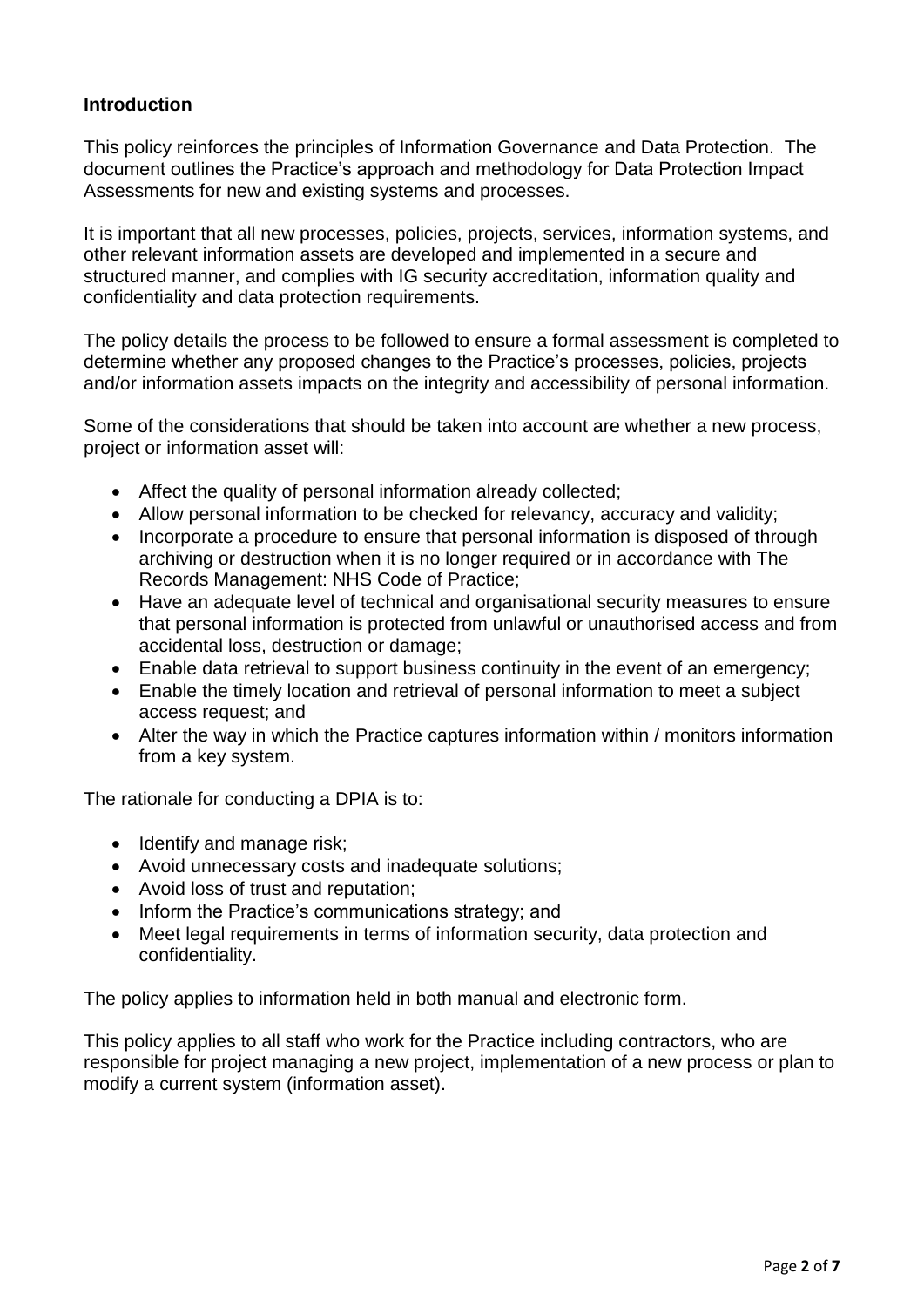# **Data Protection Impact Assessment (DPIA) Process**

A DPIA must be carried out in addition to compliance checking or a data protection audit, and conducted at a stage when the outcome can genuinely affect the development of a project or process.

An effective DPIA will help identify and avoid problems which may not be obvious at the conception stage and should form an intrinsic part of the overall risk assessment.

## **When should a DPIA be undertaken?**

Not every new project, system or change in process will require a DPIA. The Information Commissioner's Office (ICO) recommends that DPIAs are completed to comply with a change in law, introduction of new or intrusive technology or where person identifiable or sensitive information which was originally collected for a limited purpose is going to be collected for any new purpose(s) or reused in a new and unexpected way.

Completion of the initial DPIA Screening Questionnaire (Appendix 1) will ensure that a full DPIA is completed only when necessary and provide evidence to support the Practice's Information Governance agenda.

Best practice dictates that the initial screening questionnaire should be started when:

- The project / process is being designed and the scope has been agreed;
- Before a system has been procured;
- Before contracts/MOUs/agreements have been signed.
- For all QIPP projects as a mandatory assessment within each Project Initiation Document (PID)

## **Who Is Required to Complete a DPIA?**

The initial screening questionnaire should be completed by the Information Asset Owner (IAO) or delegated to the individual responsible for overseeing the implementation of the project / process / policy / amendment to an existing system (such as the project manager); the Senior Responsible Officer (SRO).

## **Applying the Outcome of the Initial Screening Questionnaire**

Where answers to questions are 'Yes', a full scale DPIA should be completed with support from the Data Protection Officer.

## **Definitions**

| <b>Data Protection Impact</b><br><b>Assessment</b> | A risk technique mandated by the General Data Protection<br>Regulations to enable organisations to address privacy<br>concerns and ensure appropriate technical and<br>organisational safeguards are addressed and built in to<br>new projects / processes / policies / amendments of<br>existing systems |
|----------------------------------------------------|-----------------------------------------------------------------------------------------------------------------------------------------------------------------------------------------------------------------------------------------------------------------------------------------------------------|
| Projects / processes /                             | DPIAs are required when new projects occur (e.g.                                                                                                                                                                                                                                                          |
| policies / amendments                              | introduction of a new electronic patient record, process                                                                                                                                                                                                                                                  |
| of existing systems                                | involving the transfer and/or use of information between                                                                                                                                                                                                                                                  |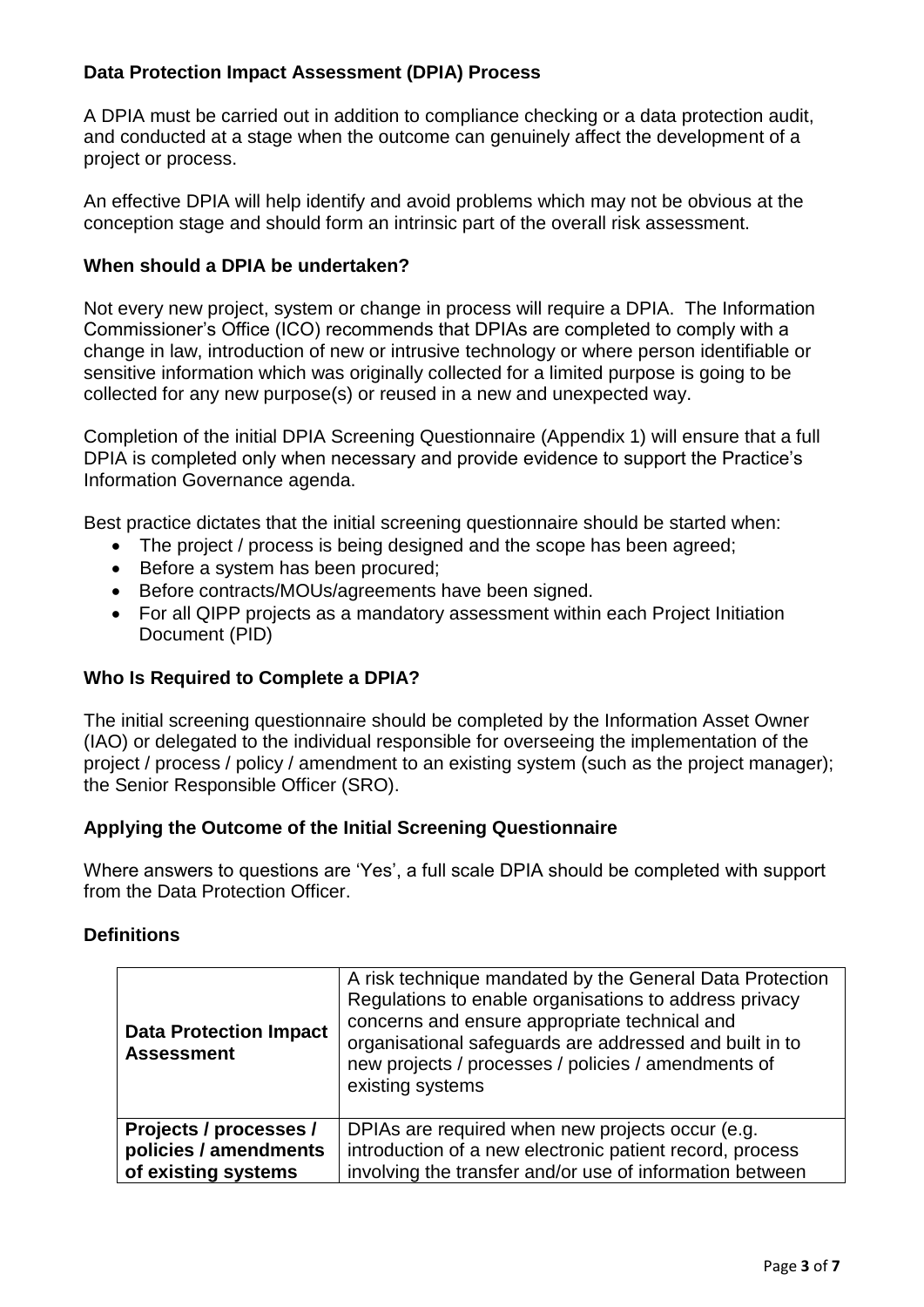|                                       | providers of a service) or where plans are proposed to<br>develop an existing information asset. These can be both<br>paper and electronic.                                                                                                                                                                                                                                                        |
|---------------------------------------|----------------------------------------------------------------------------------------------------------------------------------------------------------------------------------------------------------------------------------------------------------------------------------------------------------------------------------------------------------------------------------------------------|
| <b>Special Category data</b>          | Under the Data Protection Act this is data such as patient<br>diagnosis, medical history, ethnicity, sex, religion.                                                                                                                                                                                                                                                                                |
| <b>Personal data</b>                  | Data which is capable of identifying an individual, but isn't<br>classified as special category data, for example, name,<br>postcode, GP, next of kin, address, date of birth and so on.                                                                                                                                                                                                           |
| <b>Privacy-invasive</b><br>technology | Privacy-invasive software is a category of computer<br>software that ignores users' privacy and that is distributed<br>with a specific intent, often of a commercial nature/mass<br>marketing, which negatively affects its users. Examples<br>include, but are not limited to, locator technologies such as<br>global positioning systems (GPS) and mobile phone<br>locators, biometric scanners. |

## **Roles and Responsibilities**

## **The Governing Body**

The Governing Body owns the information governance strategy & framework and the implementation of measures to minimise information risk and safeguard the interests of its staff, patients and information assets of the Practice.

## **Senior Information Risk Owner (SIRO)**

The SIRO is responsible to the Governing Body for ensuring an Information Governance strategy & framework is implemented, reviewed and its effect monitored. Privacy Impact Assessment is one element of the management of IG and information risk. The SIRO will:

- Take ownership of the Practice's information risks;
- Act as the advocate for information risk on the Governing Body;
- Provide written advice to the Chief Officer, as detailed in the Annual Governance Statement; and
- Occupy a key role in ensuring effective management and identification of information risks.
- Oversees all QIPP projects and ensure they have a completed PIA

#### **Information Asset Owners**

An Information Asset Owner has responsibility for managing aspects of the Practice's business, and therefore will be responsible for knowing what information assets are held by their team, understanding the potential risks to the assets and to provide assurance to the Practice's SIRO concerning the security, confidentiality, integrity and use of the assets. Their roles include:

- Understanding what information is held;
- Knowing what is to be added and removed;
- Knowing how information is moved / transferred;
- Knowing who has access and why; and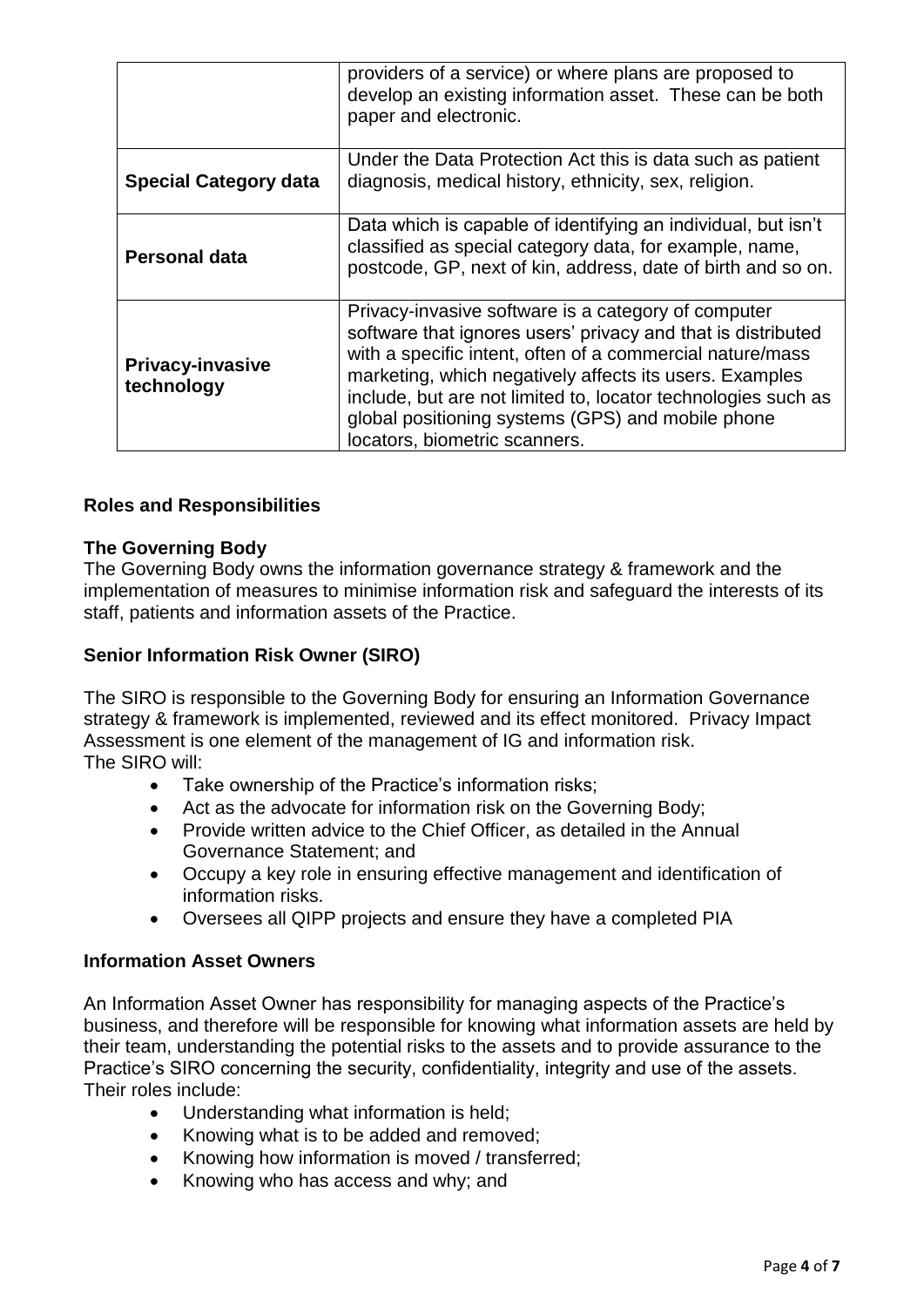Ensuring compliance with the relevant legal frameworks, i.e. consent and confidentiality

## **Information Asset Administrators**

As an Information Asset Administrator, with day-to-day responsibility for the creation, receipt, use and storage of information assets, IAAs will provide support to the Information Asset Owner for their team to ensure that:

- The Information Asset Register is kept up to date
- Policies and procedures regarding information management and risk are followed
- Actual or potential information risks are recognised and reported; and
- Information sharing agreements are complied with.

## **Data Protection Office (DPO)**

The DPO is responsible for assessing and manage the risk associated with processing operations, taking into account the nature, scope, context and purposes of processing. This will be achieved by reviewing the outcome of the DPIA to ensure compliance with the GDPR and national data protection legislation is maintained.

## **Monitoring and Review**

The Chief Finance officer, as SIRO, will receive regular reviews of information risk to support their written advice to the Chief Officer and will review all PIAs as part of Project Initiation Documentation (PIDs)

The Audit Committee will formally monitor the implementation and performance of this policy by:

- reviewing progress against the DSP Toolkit;
- considering IG risk mitigation plans;
- ensuring a programme of internal/external audit reviews (including audit of the DSP Toolkit self-assessment); and
- monitoring the implementation of audit recommendations.

This policy will be reviewed annually by the Practice's IG Working Group, or sooner should changes in legislation or guidance require it.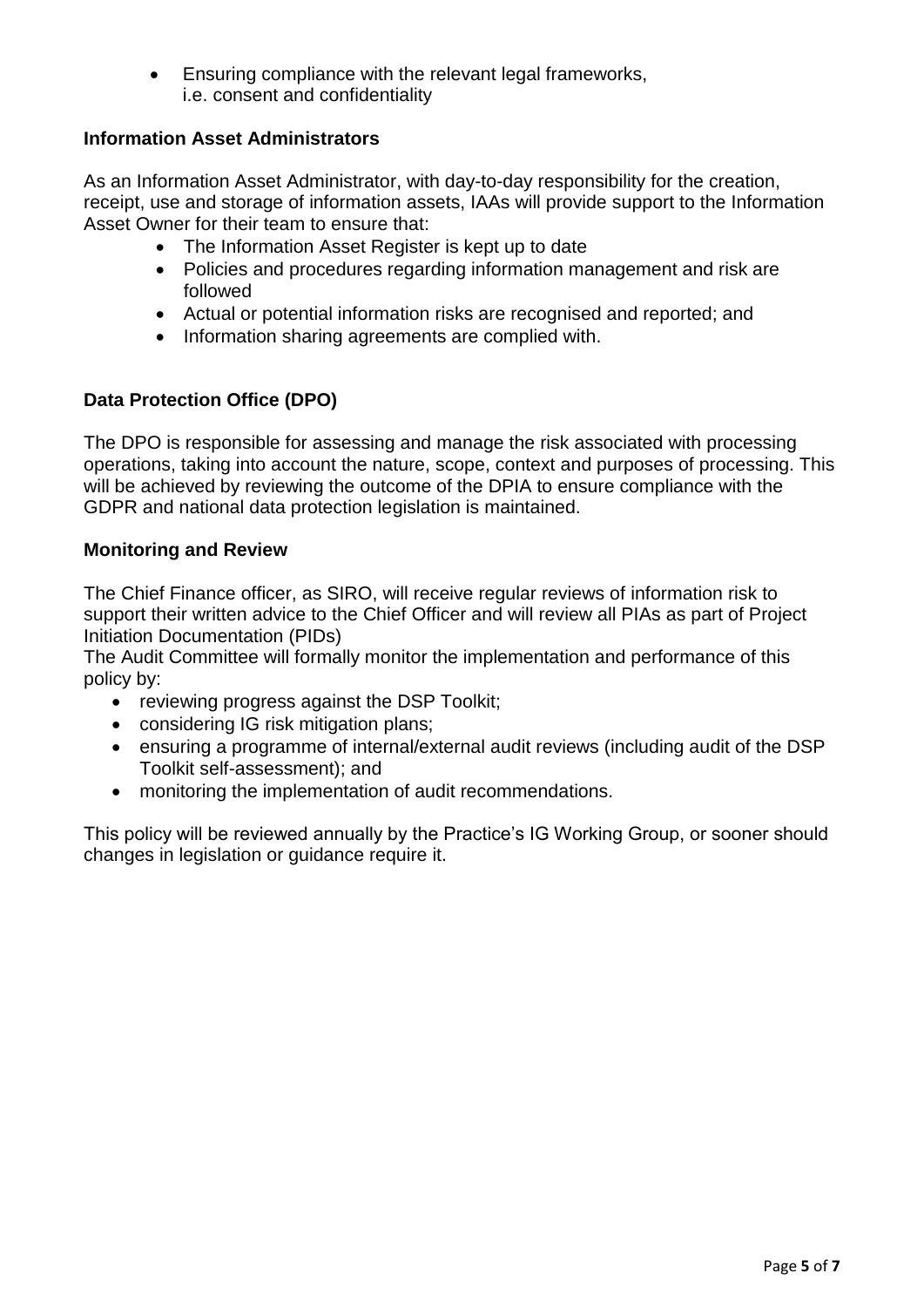

#### **Appendix 1 - Do I Need to Complete a Data Protection Impact Assessment questionnaire?**